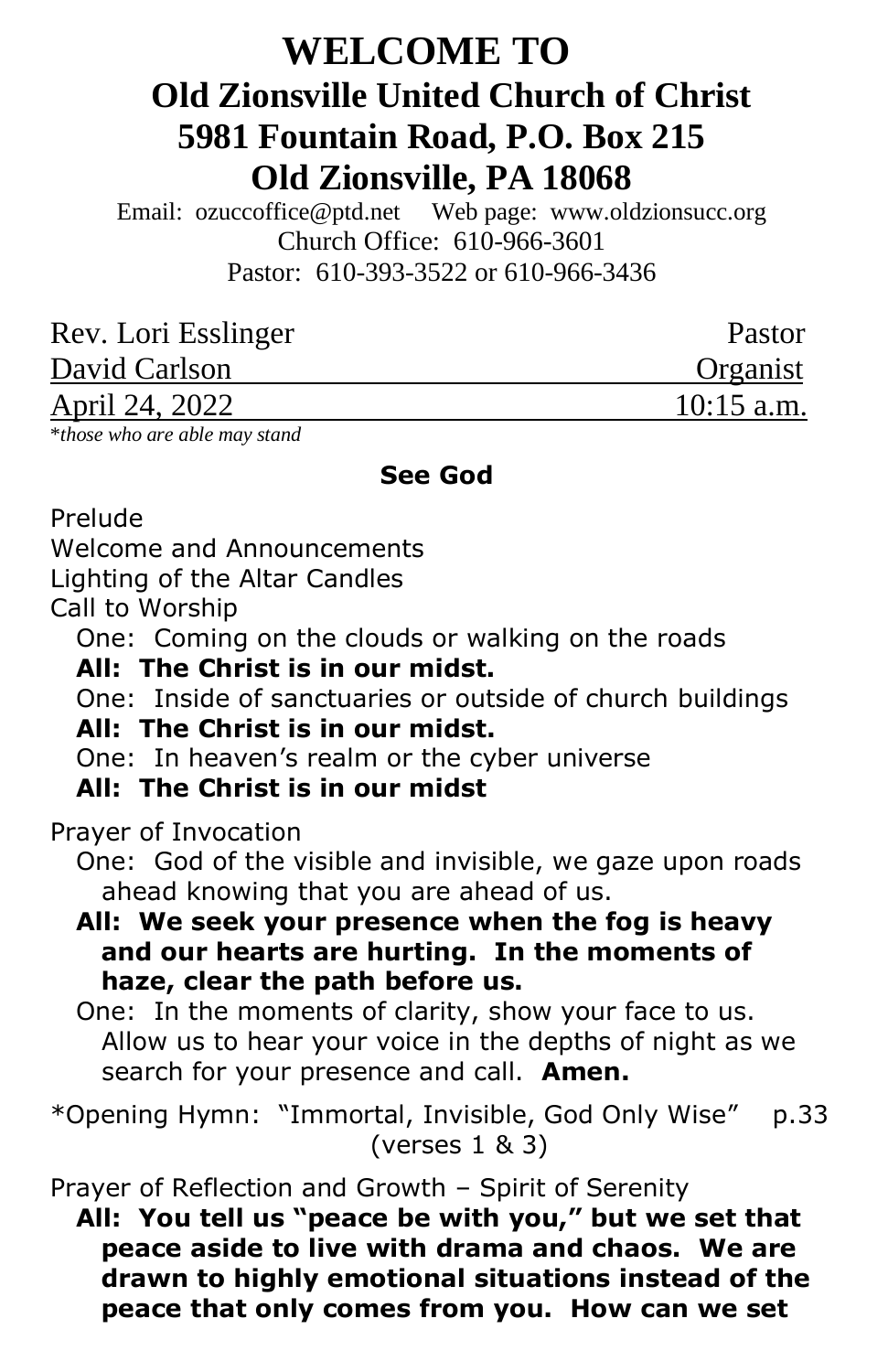**aside turmoil to live within your realm of peace? When we cannot sense your holy tranquility surrounding us, open our souls to your warm and calming presence. May we embrace your peace and scatter serenity into our world. Amen.**

Assurance of Grace

 One: The God who walks with us scatters the seeds of grace behind us and before us, allowing us to understand the future with healing and hope. Amen!

Choir Anthem

Scripture Reading: John 20:19-31

 **19** When it was evening on that day, the first day of the week, and the doors of the house where the disciples had met were locked for fear of the Jews, Jesus came and stood among them and said, "Peace be with you."  **20** After he said this, he showed them his hands and his side. Then the disciples rejoiced when they saw the Lord. **21** Jesus said to them again, "Peace be with you. As the Father has sent me, so I send you." **22** When he had said this, he breathed on them and said to them, "Receive the Holy Spirit. **23** If you forgive the sins of any, they are forgiven them; if you retain the sins of any, they are retained." **24** But Thomas (who was called the Twin), one of the twelve, was not with them when Jesus came. **25** So the other disciples told him, "We have seen the Lord." But he said to them, "Unless I see the mark of the nails in his hands, and put my finger in the mark of the nails and my hand in his side, I will not believe." **26** A week later his disciples were again in the house, and Thomas was with them. Although the doors were shut, Jesus came and stood among them and said, "Peace be with you." **27** Then he said to Thomas, "Put your finger here and see my hands. Reach out your hand and put it in my side. Do not doubt but believe." **28** Thomas answered him, "My Lord and my God!" **29** Jesus said to him, "Have you believed because you have seen me? Blessed are those who have not seen and yet have come to believe." **30** Now Jesus did many other signs in the presence of his disciples, which are not written in this book. **31** But these are written so that you may come to believe that Jesus is the Messiah, the Son of God, and that through believing you may have life in his name.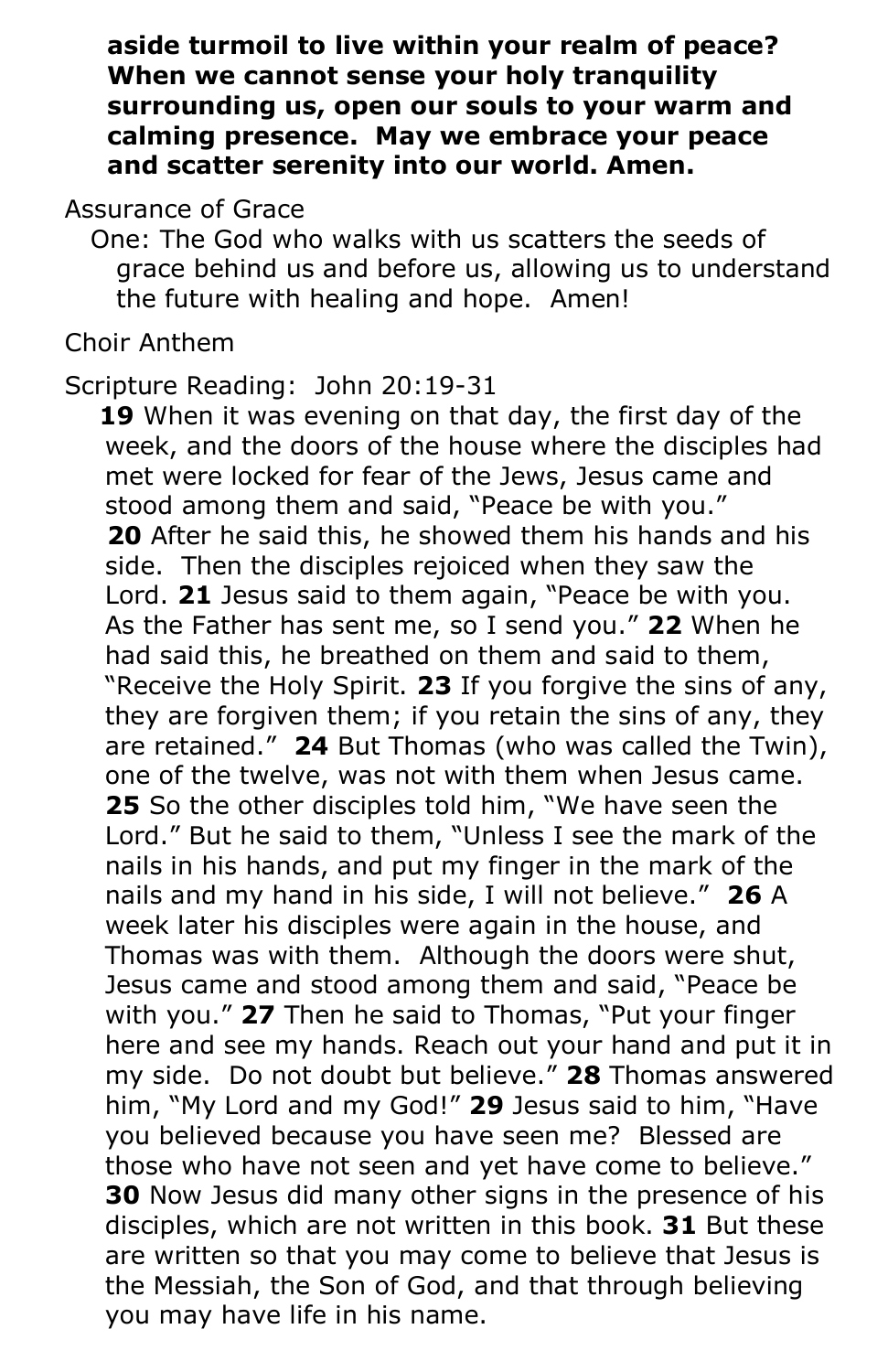Reflection

```
*Hymn: "Because He Lives" (verses 1 & 2) p.358
```
Affirmation of Faith - The Apostles Creed

**I believe in God the Father Almighty, Maker of heaven and earth: And in Jesus Christ his only begotten Son, our Lord; who was conceived by the Holy Ghost, born of the Virgin Mary, suffered under Pontius Pilate, was crucified, dead and buried; he descended into hell; the third day he rose again from the dead; he ascended into heaven, and sitteth on the right hand of God the Father Almighty; from thence he shall come to judge the quick and the dead. I believe in the Holy Ghost, the holy catholic church, the communion of saints; the forgiveness of sins; the resurrection of the body; and the life everlasting. Amen**

The Pastoral Prayer….The Lord's Prayer

**Our Father, who art in heaven, Hallowed be thy Name. Thy kingdom come. Thy will be done, on earth as it is in heaven. Give us this day our daily bread. And forgive us our debts, as we forgive our debtors. And lead us not into temptation, but deliver us from evil. For thine is the kingdom, and the power, and the glory, for ever. Amen.**

*\**Closing Hymn: "I Know Whom I Have Believed" p.527 (verses 1 & 2)

\*Benediction

One: No matter the brightness of the day

## **All: Or the clear skies of night,**

One: Our God is moving with us,

 **All: The Christ is calling to us "Peace be with you,"**

 One: And the Holy Spirit is surrounding us. May Divine Serenity be our companion as we build the realm of God on earth. Amen!

\*Extinguishing of the Candles \*Postlude

*See God: Service Prayers for the Second Sunday of Easter C* was written by the Rev. Michelle L. Torigian, Senior Pastor of St. Paul United Church of Christ, Belleville, Illinois.

**≈≈≈≈≈≈≈≈≈≈≈≈≈≈≈≈≈≈≈≈≈≈≈≈≈≈≈≈≈≈≈≈≈≈≈≈≈≈≈≈≈≈≈≈≈≈≈**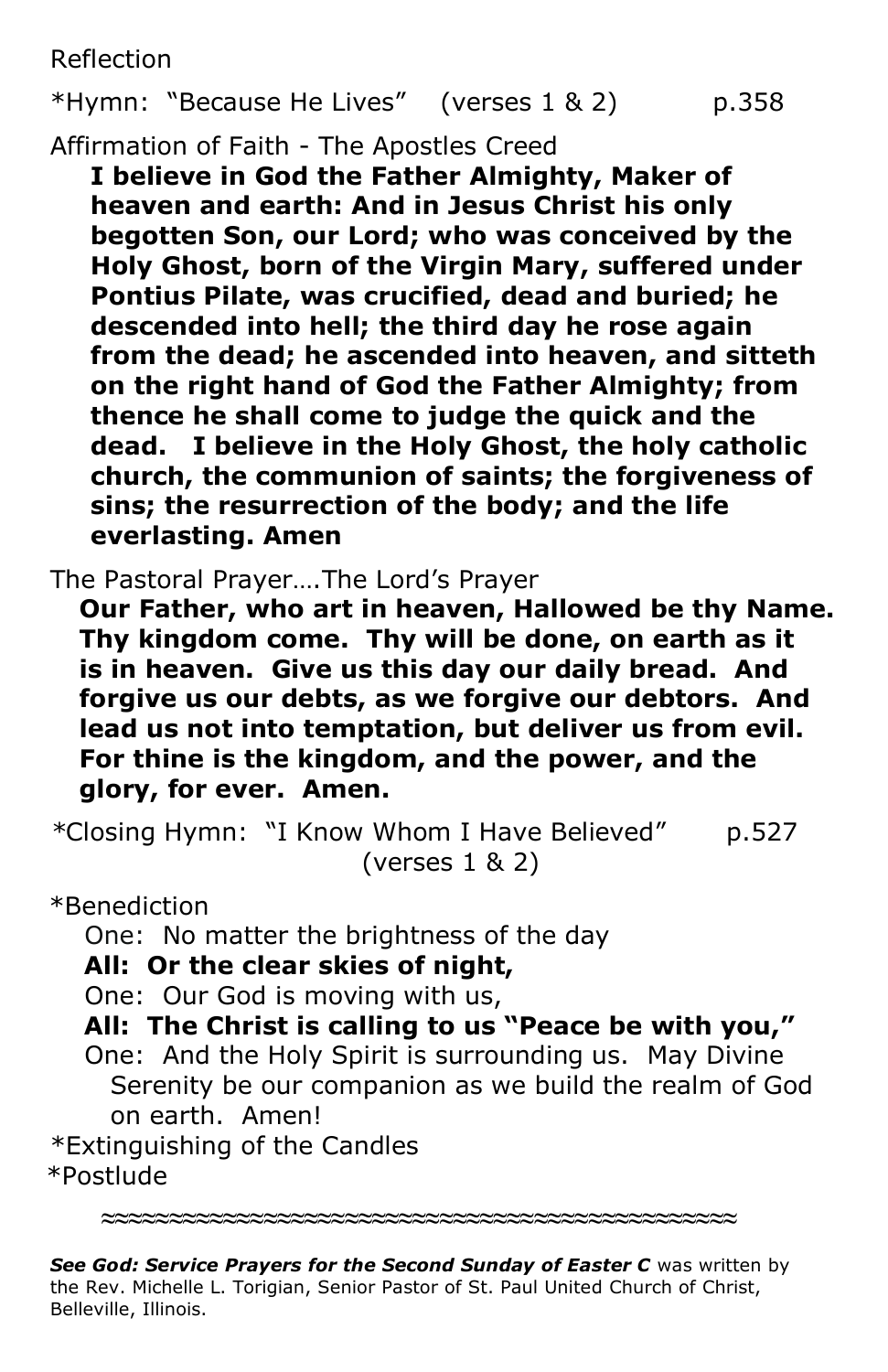**TODAY'S ALTAR FLOWERS** are in memory of Joseph and Anna Benner from daughter, Linda.

 **TODAY'S BULLETIN** is sponsored by Bob and Annie Souder in memory of loved ones.

**TODAY'S LITURGIST** is Chris Schell.

**TODAY'S GREETERS** are Les and Deb Schoenberger.

- RESTROOMS ARE AVAILABLE on the main floor of the Church and downstairs.
- We have Bulletin Magnifier Sheets if needed. They can be found on the sound system.

**Mask Wearing** - Consistory has agreed that individuals can make their own decision as to the wearing of masks during church services. If you find yourself testing positive for COVID, **please contact the church office** so we can alert others who may have been in contact with you during time spent at church. Thank you.

**Windows To The Future -** Running low on windows note cards? You're in luck because we are having a half-price Spring Sale. Five cards are now just \$5. They are available in the Upper Social Hall where you will also find the quilt auction entry box. Be sure to drop off your sealed bid for the quilt during April. **Last chance to bid is April 30 and winner will be notified first week of May**

Are you considering joining Old Zionsville UCC? We will be having a **New Members' Class** on Sundays, May 8 and May 15 from 9-10 a.m. each day. On May 15, you will be received into membership at the 10:15 a.m. worship service. You can certainly sit in on the class just to review your knowledge of our church. Please speak with Pastor Lori for further details. We already have two folks signed up. Join in!

**GriefShare** – Join us on Wednesdays for our GriefShare sessions in the lower social hall at **6:30 p.m**. This group is open to anyone who wishes to explore the program and/or work to heal. You may join in anytime. We meet each Wednesday from 6:30 to 8:30 p.m. until June 1. There is no cost for the program but a suggested donation of \$15.00 (or whatever you can afford to pay) for the workbook. Please register with Pastor Lori, call or text at 610-393-3522.

**Supper Club** social for all will be on Friday, May 6 at 6 p.m. at Hops Fogelsville Hotel. Please RSVP to Linda or Mark Weaver by Monday, May 2.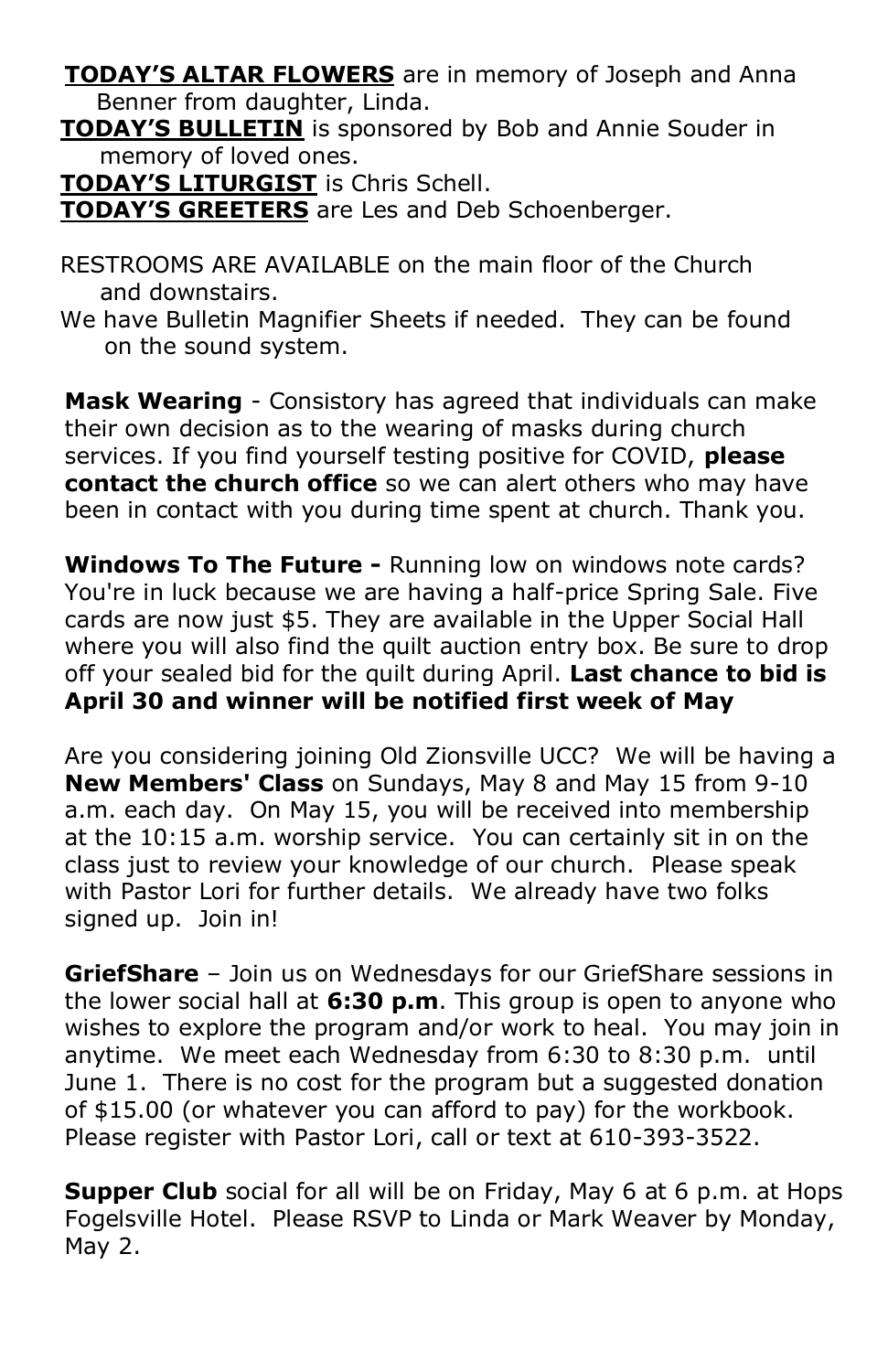We are so fortunate to have beautiful **Altar Flowers** either silk or real each week. Thank you to everyone who contributes that gift to our worship experience. Each week after worship someone needs to remove the flowers from the altar and make sure they get to their sponsors or to another location based on the wishes of the giver. We have missed Darlene Schmeltzle in coordinating this part of our Altar Guild's ministry. Would you be willing to stay after worship for the Sundays of one month to help in this ministry? The instructions are easy to follow and you can certainly ask someone else to help if you need to be away. Thank you for prayerfully considering this ministry. Here is the list of current helpers we have. If you see an empty space, will you help us? Also, if you are on this list and would prefer to be removed, please let me know. Thanks in advance for your help in BEING THE CHURCH. Pastor Lori

| January: Open |                           | July:                | Open                     |
|---------------|---------------------------|----------------------|--------------------------|
|               | February: Cheryl Martucci | August: Open         |                          |
| March:        | Susan Jacobs              |                      | September: Diane Berger  |
| April:        | Open                      | October: Patti Mittl |                          |
| May:          | Brenda Shoemaker          |                      | November: Jane Bedell    |
| June:         | Brenda Shoemaker          |                      | December: Carolyn Rhoads |

Join Salem United Methodist Church for an intimate visit with **Daryl Mosley**, Grand Ole Opry veteran, storyteller and 2-time songwriter of the year as he shares songs and stories of his life, career and faith. He will be at their pavilion on June  $4<sup>th</sup>$  at 6:00 p.m.

#### **Prayer List**

Christoph Shirley Arlene Aunt Judy's Family Martucci Family David Family Caroline Chris Bryan Mike Robin Curtis Deitzler Family Harrison Family Whitcomb Family Elaine Jeff Bausman Memorial UCC Linda Duane Jim Denise Shirley Ernie Eck Family Sharon Ukraine Richard Brad George Strobel Family Bob Anna Reith Family Lori May Troy Bob Martucci Family Frank Family Greg Michael Donna

#### **Military**

 Drew Stahler Chad Kichline Nate Yeakel Chanellor Yenser All Military Personnel Worldwide

#### **Week of April 24-April 30, 2022:**

Pastor Lori will have office hours on Wednesday from 10am-3pm. Other times by appointment

Church Secretary: Brenda Seitz, hours Mon-Thurs 10am-3pm Sexton: Richard Shoemaker (with Thanks to his wife, Brenda)